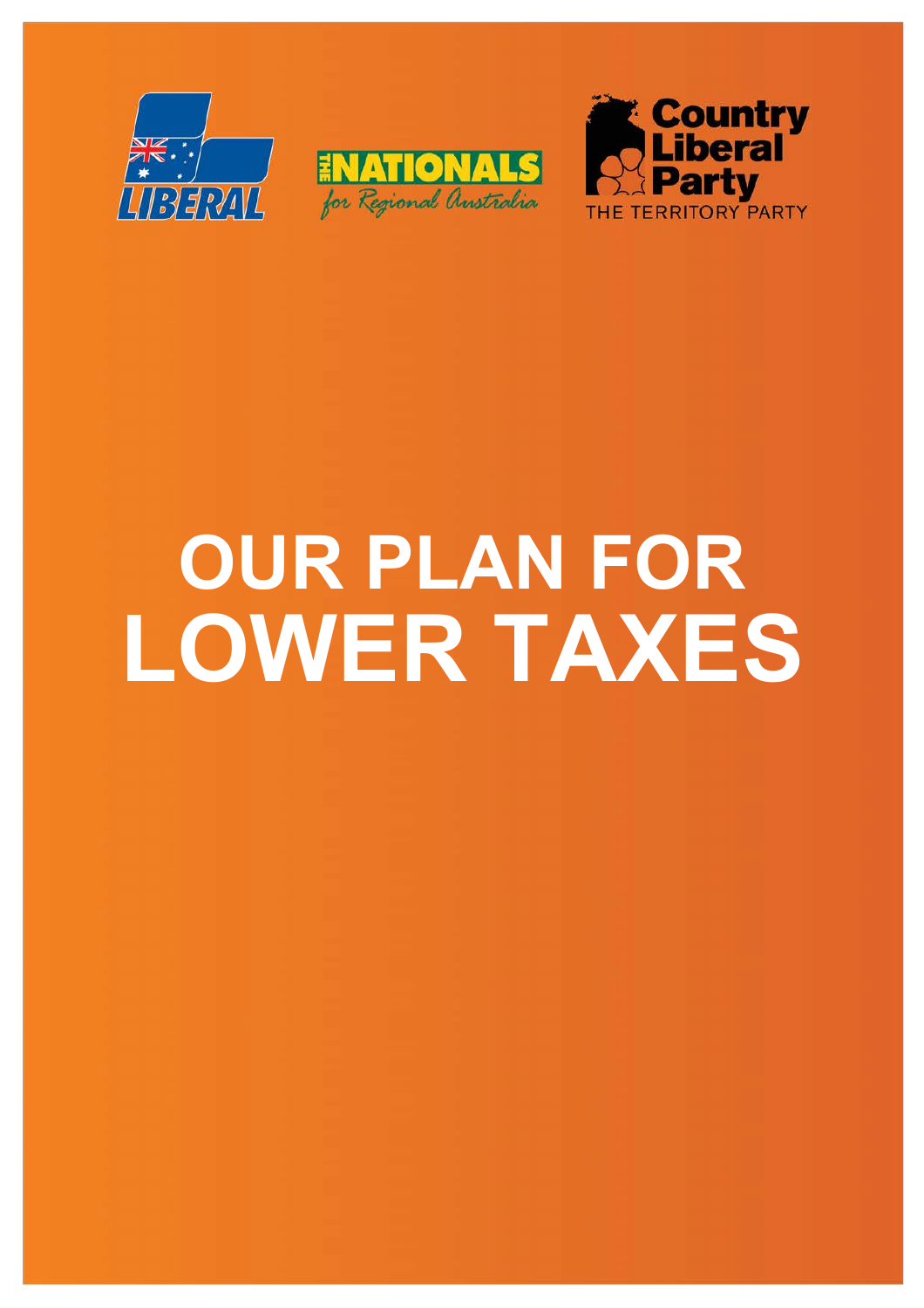# **Key points**

**The Morrison Government is delivering lower, fairer and simpler taxes to ensure Australians keep more of what they earn, to back small businesses and help them grow, and to drive more investment and stronger productivity.** 

A re-elected Morrison Government will continue to put a speed limit on taxes. Keeping taxes below 23.9 per cent of GDP means we won't unfairly burden Australians or undermine economic growth.

Labor can't commit to a speed limit on taxes.

Labor's proposed Treasurer believes a tax cap "does not fulfil any useful economic purpose"

The reality is, Labor does not want to cap its spending.

Labor can't say how they'll pay for their promises.

#### **Labor can't manage money.**

And that means larger deficits and higher taxes.

Unlike Labor, **a re-elected Morrison Government commits to:**

- **No new taxes on Australian workers.**
- **No new taxes on retirees.**
- **No new taxes on superannuation.**
- **No new taxes on small businesses.**
- **No new taxes on housing.**
- **No new taxes on emissions and electricity.**

**Lower taxes have supported record investment** and helped **reduce unemployment to 4 per cent** – the equal lowest in 48 years. The jobless rate left by Labor was 5.7 per cent and rising.

Despite the global pandemic – the greatest economic shock since the Great Depression – the **Australian economy** and labour market have **outperformed all major advanced economies.**

- **Ensure Australians keep more of what they earn** by delivering an additional \$100 billion in permanent tax relief over the next four years.
- **Help Australians with the cost of living** by providing low and middle income earners up to \$1,500 from 1 July this year, which includes the one-off \$420 cost of living offset, and temporarily halving fuel excise, saving families 22.1 cents a litre every time they fill up the car.
- **Back small businesses with tax incentives** to upskill and train their employees and go digital.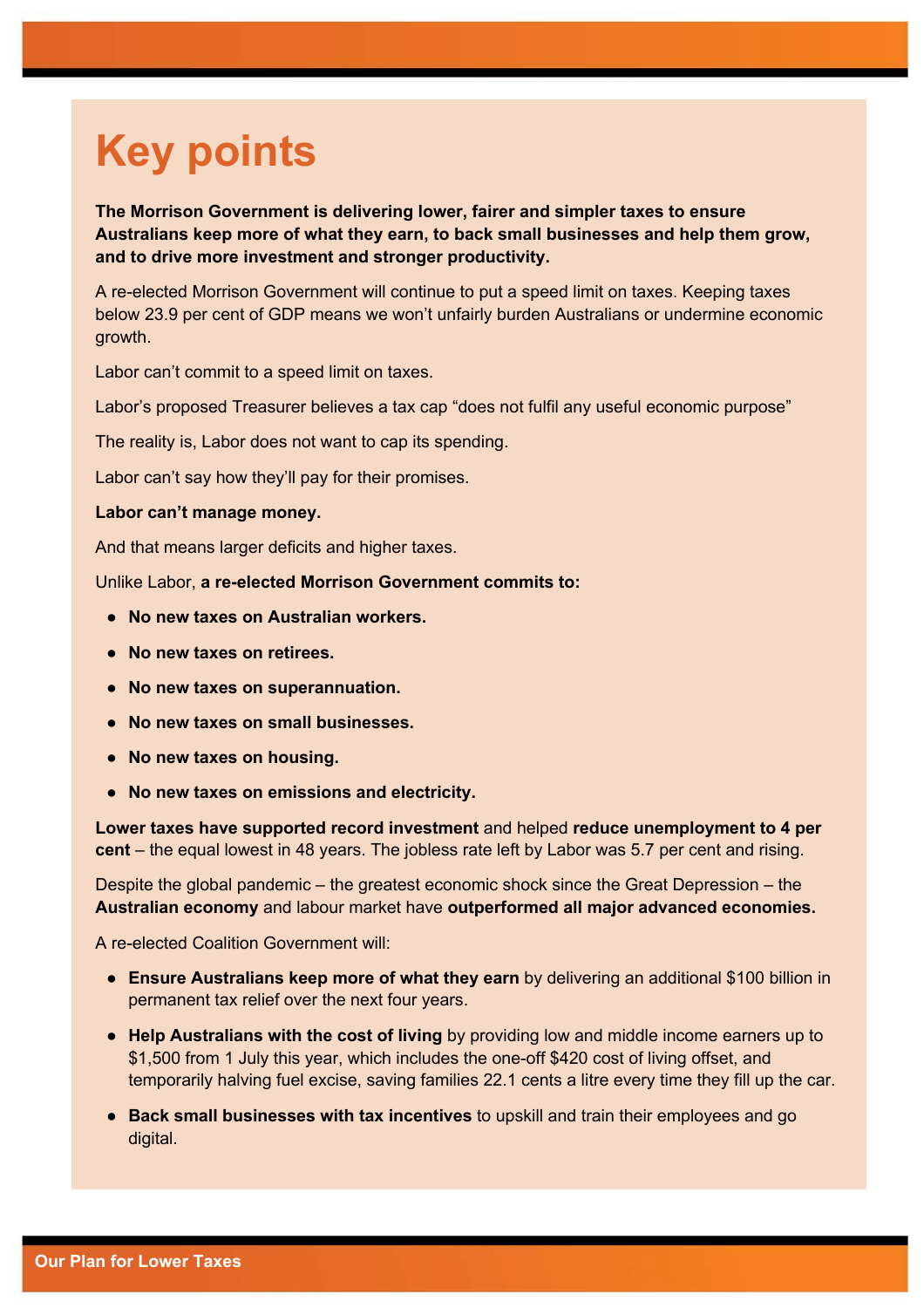- **Keep the speed limit on taxes** that we put in place, to keep the economy strong, keep expenditure under control and create more jobs.
- **Drive more investment** through the expanded instant asset write-off and loss-carry back measure.
- **Lower taxes to drive innovation** through Australia's first Patent Box and our additional \$2 billion investment in the Research and Development Tax Incentive.
- **Ensure multinationals pay their fair share** of tax in Australia.

At the last election the Coalition committed to lower taxes, more jobs and a stronger economy – and we've delivered.

**Lower taxes are at the heart of the Morrison Government's economic plan.**

**Lower taxes will continue to deliver a stronger economy, a stronger budget and a stronger future.**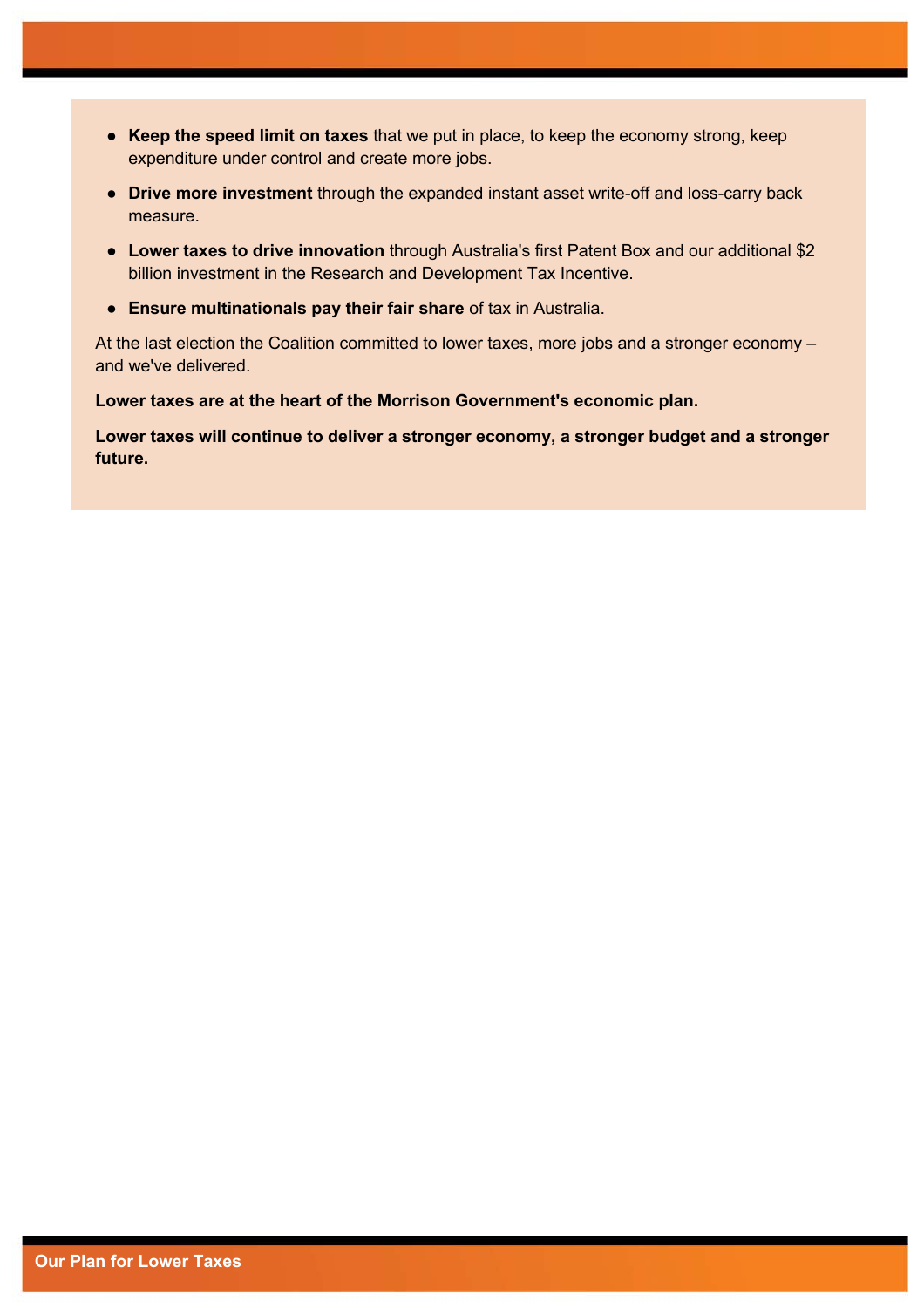# **Our Plan**

### 1. Ensuring Australians keep more of what they earn

Since the start of the pandemic, **\$40 billion in tax relief has flowed to more than 11 million Australians.** As a result of our tax cuts, an Australian on \$90,000 is more than \$50 a week better off in 2021-22.

On top of the \$12 billion in support that will flow to low and middle income earners from 1 July this year, more than 12 million Australians will benefit from over \$16 billion in permanent tax relief in 2022-23 – up to \$2,565 for individuals or \$5,130 for dual income couples.

From 1 July 2024, the next stage of our personal income tax plan will provide further tax relief for Australians earning \$45,000 or more and eliminate an entire tax bracket, ensuring **95 per cent of taxpayers face a marginal tax rate of 30 per cent or less.** 

As a result of the next stage, an Australian worker on around \$60,000 will be \$1,455 better off each year, while an Australian on around \$90,000 will be \$2,340 better off every year, compared to 2017-18 tax settings.

We're simplifying the tax system, improving incentives for working Australians and increasing reward for effort.

#### **Under the Coalition, taxes for hard**-**working Australians will always be lower.**

| <b>Annual taxable</b><br>income (\$) | <b>Cumulative tax liability based</b><br>on 2017-18 settings (\$) | <b>Cumulative tax liability after</b><br>PIT Plan measures (\$) | Change in cumulative tax (\$) |
|--------------------------------------|-------------------------------------------------------------------|-----------------------------------------------------------------|-------------------------------|
| 40,000                               | 24,735                                                            | 20,655                                                          | $-4,080$                      |
| 60,000                               | 60,735                                                            | 52,755                                                          | $-7,980$                      |
| 80,000                               | 95,735                                                            | 87,755                                                          | $-7,980$                      |
| 90,000                               | 113,660                                                           | 105,005                                                         | $-8,655$                      |
| 100,000                              | 133,160                                                           | 124,355                                                         | $-8,805$                      |
| 120,000                              | 172,160                                                           | 163,055                                                         | $-9,105$                      |
| 140,000                              | 211,160                                                           | 203,195                                                         | $-7,965$                      |
| 160,000                              | 250,160                                                           | 242,195                                                         | $-7,965$                      |
| 180,000                              | 289,160                                                           | 281,195                                                         | $-7,965$                      |
| 200,000                              | 336,160                                                           | 328,195                                                         | $-7,965$                      |
|                                      |                                                                   |                                                                 |                               |

Cumulative tax relief and tax paid for a single individual over five years from 2018-19 to 2022-23

- Deliver an additional \$100 billion in permanent tax cuts to more than 13 million Australians over the next four years.
- Ensure Australians keep more of what they earn, with 95 per cent of taxpayers on marginal tax rates of 30 per cent or less from 1 July 2024.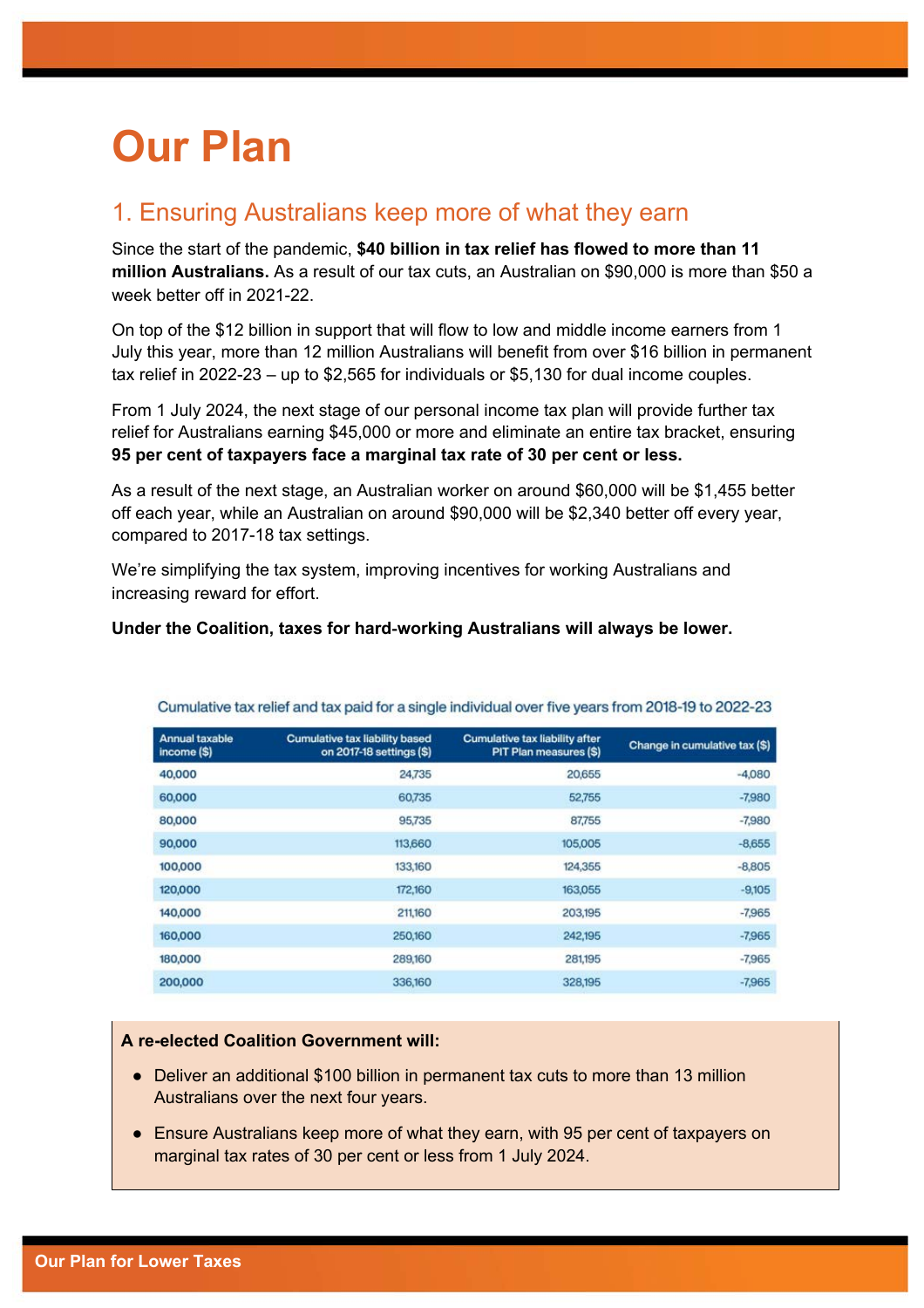## 2. Helping Australians with the cost of living

The Coalition is helping Australians deal with cost of living pressures as part of our plan for a stronger future.

**Low and middle income earners will receive up to \$1,500** when they lodge their tax returns from 1 July this year.

This includes the **new one-off \$420 cost of living offset** announced in the 2022-23 Budget, together with the low and middle income tax offset for 2021-22, together providing around **\$12 billion in support to more than 10 million Australians**.

The Morrison Government's unprecedented decision to **halve fuel excise for six months** will help families and small businesses deal with the increase in fuel prices triggered by the Russian invasion of Ukraine.

A family with two cars who fill up once a week could save around \$30 a week or about \$700 over the next six months.

Whether you're dropping the kids at school, driving to and from work or visiting family and friends, it will cost less.



#### Tax relief from the cost of living tax offset and LMITO

#### **A re-elected Coalition Government will:**

● Help Australians with the cost of living by providing low and middle income earners with up to \$1,500 from 1 July this year, which includes the one-off \$420 cost of living offset, temporarily halving fuel excise, and delivering additional and ongoing tax relief.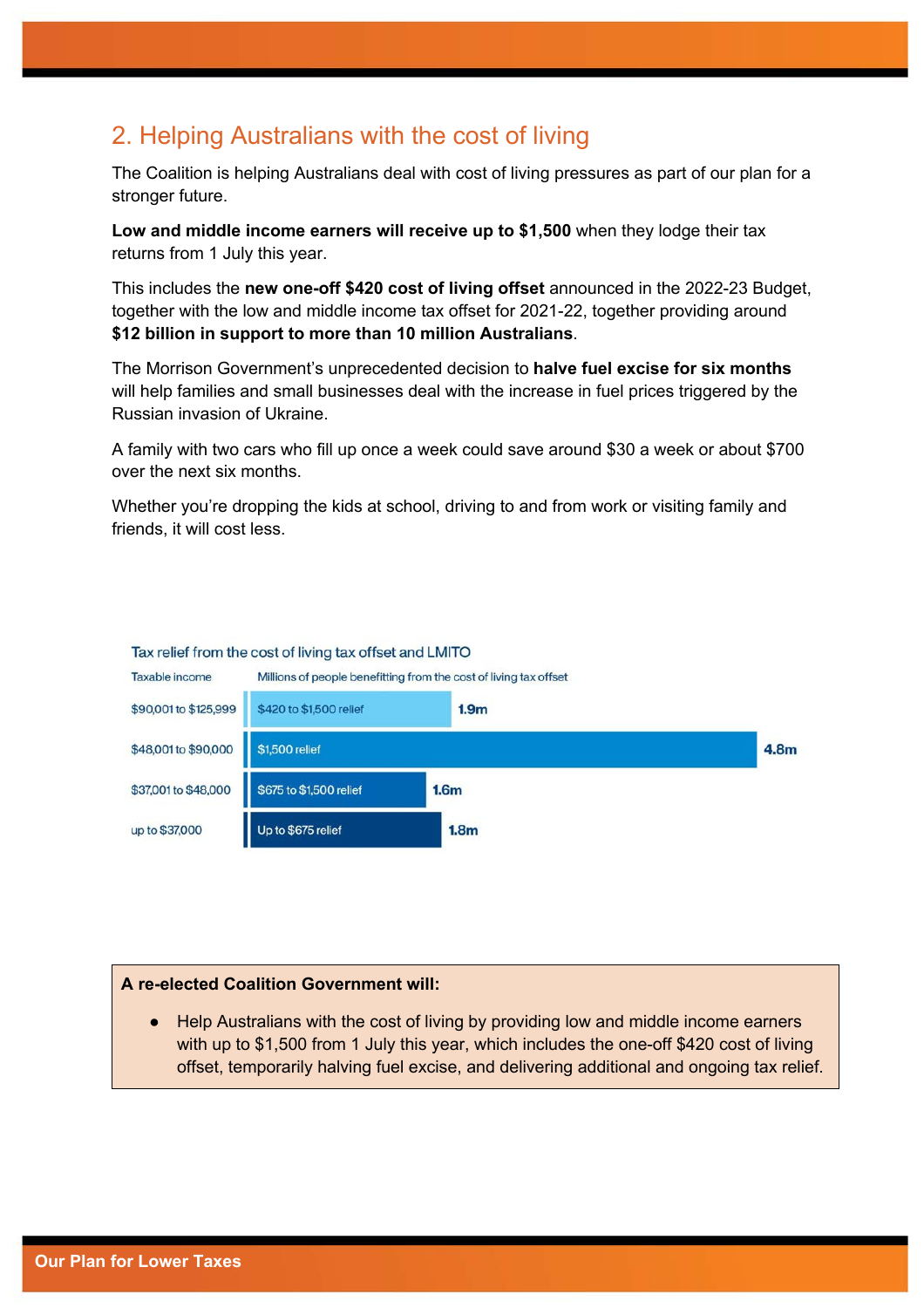### 3. Backing small businesses

Small and family businesses are the engine room of our economy.

They employ nearly 8 million Australians.

**The Morrison Government has backed small businesses with the lowest tax rates in 50 years** and record investment incentives.

The Coalition has **reduced the small business tax rate to 25 percent, down from 30 per cent under Labor.**

We also introduced the unincorporated small business tax offset for sole traders, which increased to 16 per cent from 2021-22 (to a cap of \$1,000).

These reforms are expected to deliver **more than \$21 billion in tax cuts to more than 3.6 million small businesses**, with around \$2.6 billion in tax relief to flow from 1 July this year.

In the 2022-23 Budget, the Morrison Government is also **rewarding small businesses that invest in skills and new digital technology.**

For every \$100 a small business spends on external training courses for its employees, **it will get a \$120 tax deduction.**

For every \$100 a small business spends on digital technologies like cloud computing, e-Invoicing, cyber security and web design, **they will get a \$120 tax deduction** (on expenditure of up to \$100,000 a year).

- Continue to back small business by establishing the Skills and Training Boost and the Technology Investment Boost – **\$1.6 billion in tax relief** over the next four years.
	- Tax relief is being provided through **two new 120 per cent bonus tax deductions for investments in external training and digital technologies.**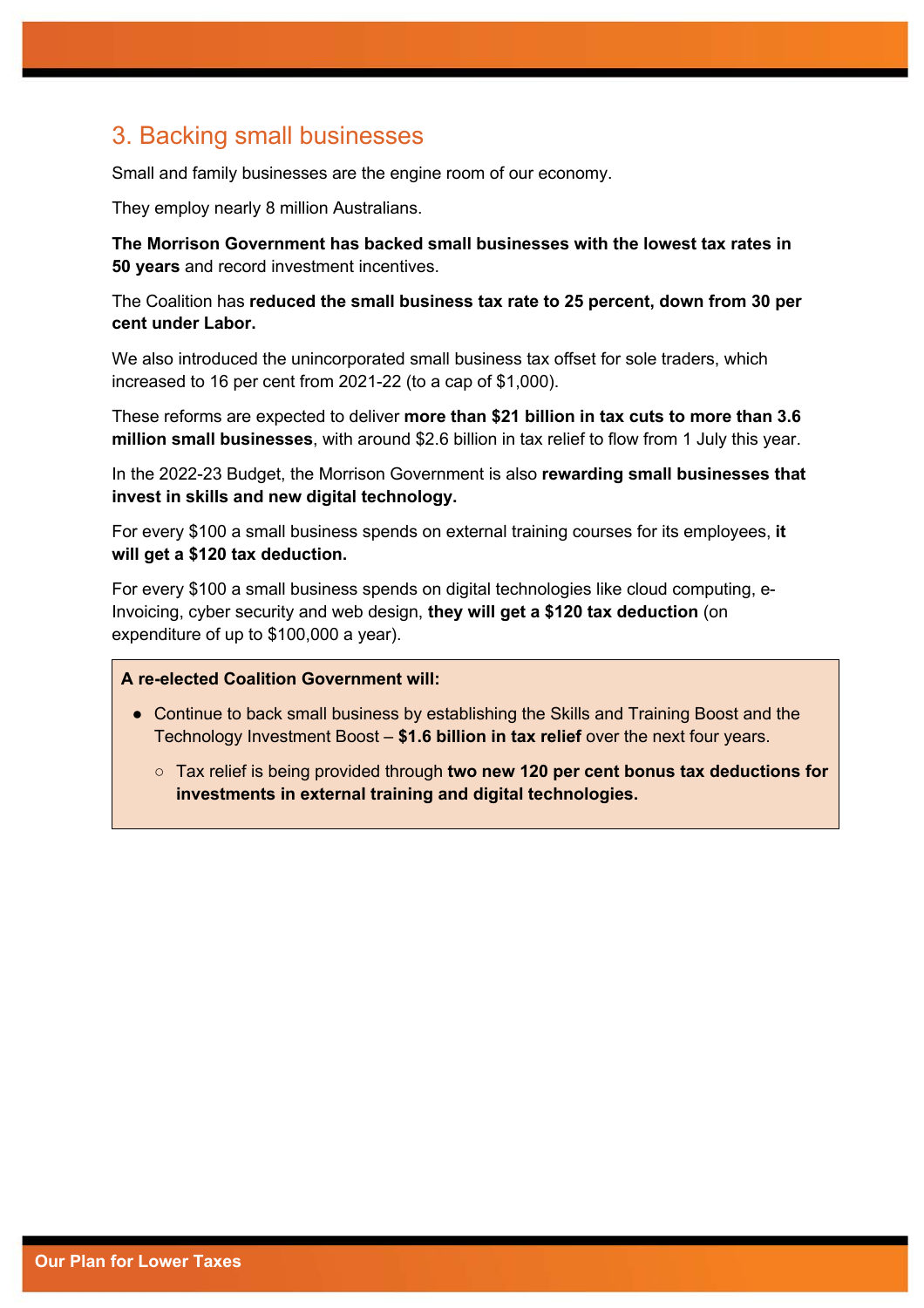### 4. Speed limit on taxes

The Coalition will continue to put a speed limit on taxes that we put in place, to keep the economy strong, keep expenditure under control and create more jobs.

Keeping taxes below 23.9 per cent of GDP **places a discipline on spending** and **ensures higher taxes do not stifle** investment, workforce participation and economic growth.

The speed limit of 23.9 per cent is the average tax to GDP rate recorded in the period after the introduction of the GST and before the onset of the Global Financial Crisis.

Over this period the economy grew strongly, more jobs were created, and the unemployment rate fell to be around 4 per cent.

Even with a speed limit on taxes, the 2022-23 Budget showed the **largest and fastest improvement** to the bottom line in over 70 years, being \$103 billion better off over the forward estimates compared to last year.

#### **We want Australians to keep more of what they earn.**

This is in stark contrast to Labor.

#### **Labor has not committed to a speed limit on taxes.**

Labor believes a tax cap "does not fulfil any useful economic purpose" (ALP National Platform: a fair go for Australia, 1 February 2019).

Labor believes a tax cap is "imposed for political reasons rather than good economic reasons" (Jim Chalmers, National Press Club Q&A, 5 April 2022).

#### **The reality is, Labor does not want to cap its spending.**

Labor would have **unnecessarily spent an additional \$81 billion** in COVID-19 support, including a \$6 billion cash splash to Australians already vaccinated.

Labor's **uncosted and hidden policies**, including highly subsidised childcare to millionaires, are expected to **cost at least \$302 billion** over the next decade.

**Labor can't manage money.**

#### **And that always means larger deficits and higher taxes.**

A re-elected Coalition Government will:

● Continue to put a **speed limit on taxes** to keep the economy strong and ensure Australians keep more of what they earn.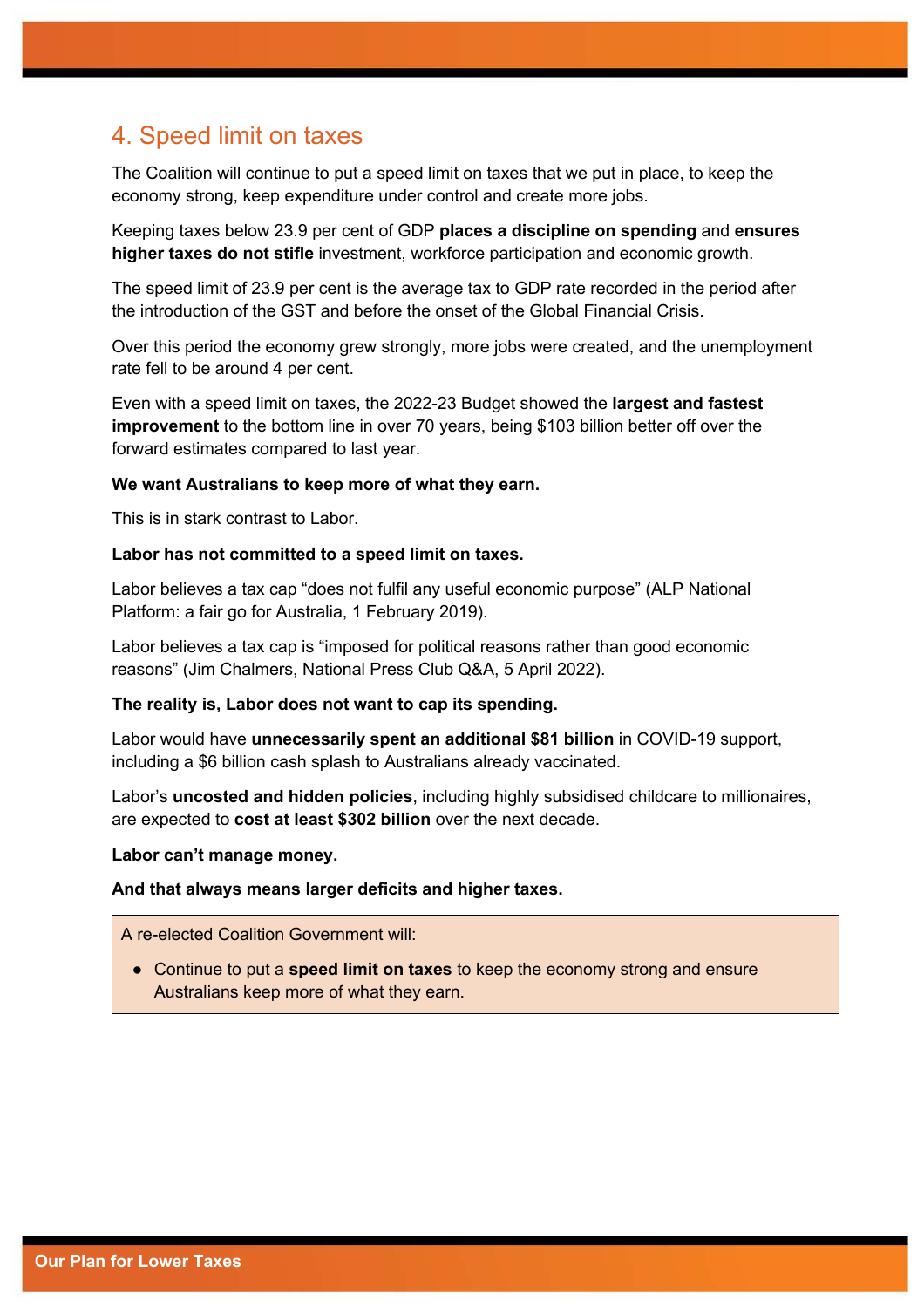# 5. Expanded Instant Asset Write Off

To unlock investment, the Morrison Government has expanded the successful Instant Asset Write Off

**Over 99 per cent of businesses can write off the full value of any eligible asset** they buy until 30 June 2023. Small, medium and larger businesses with a turnover of up to \$5 billion are eligible.

Companies with annual turnover of less than \$5 billion can also **offset losses against previously taxed profits** (loss carry-back) to generate a refund up to the 2022-23 income year.

The expanded Instant Asset Write Off and loss carry-back incentives **create strong incentives for businesses to boost investment.**

These incentives are working. Non-mining business investment is expected to grow by 7 per cent in 2021-22 and 9 per cent in 2022-23, **reaching the highest share of the economy since 2011 in the June quarter of 2023.** 

The incentives are expected to support **around \$320 billion of business investment, driving productivity and creating jobs.**



Source: ABS National accounts: National Income, Expenditure and Product and Treasury.

A re-elected Coalition Government will:

Back business through the **expanded Instant Asset Write Off** and loss carry back incentives, which have been extended to the end of June 2023.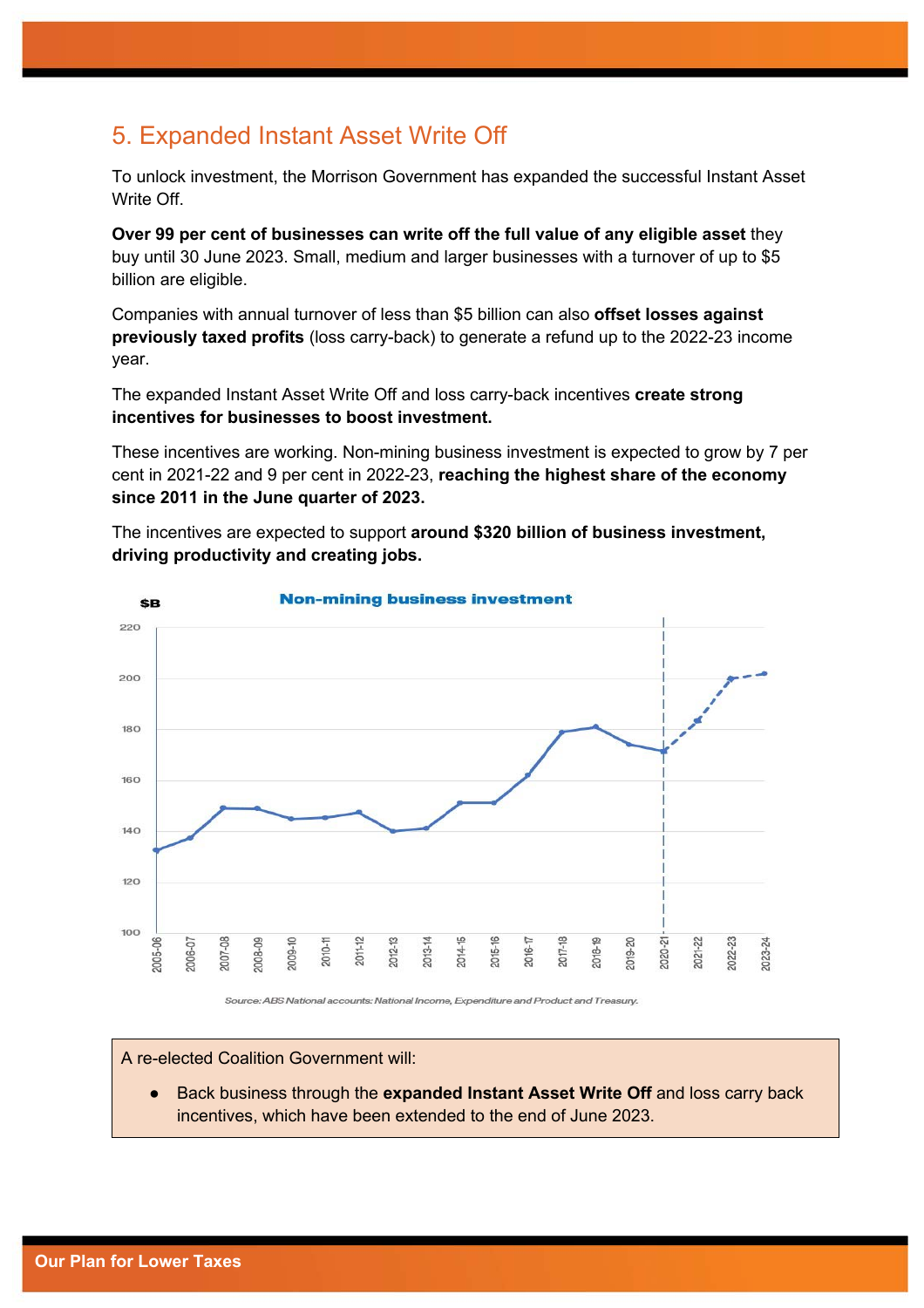### 6. Lower taxes to drive innovation

The Morrison Government continues to **reform the tax system** to boost investment in research and development, encourage innovation, and deliver stronger productivity and real wages growth.

The Government has established **Australia's first ever Patent Box**.

This will provide a concessional tax rate of 17 per cent for businesses that undertake research and development and commercialise their innovation in Australia.

Initially, the Patent Box applied to medical and biotech innovation. In the 2022-23 Budget, it was extended to cover agriculture and low emission innovations.

The Patent Box builds on the Government's **additional \$2 billion investment in the Research and Development Tax Incentive**, which is ensuring businesses that undertake the most research and development also benefit the most.

These reforms to the tax system complement the Government's \$2.2 billion investment in University Research Commercialisation, which will **supercharge the generation and translation of Australian research into new commercial products.** 

Taken together, these innovative and complementary reforms are boosting investment in research and development, encouraging more businesses to commercialise their innovations in Australia, and creating more high paid jobs for Australians.



A re-elected Coalition Government will:

Expand the Patent Box to apply to **medical and biotech, agriculture and low emission innovations**. The tax on income from new innovations will be almost half the rate that applies to large companies to boost investment, innovation and create more high paying jobs for Australians.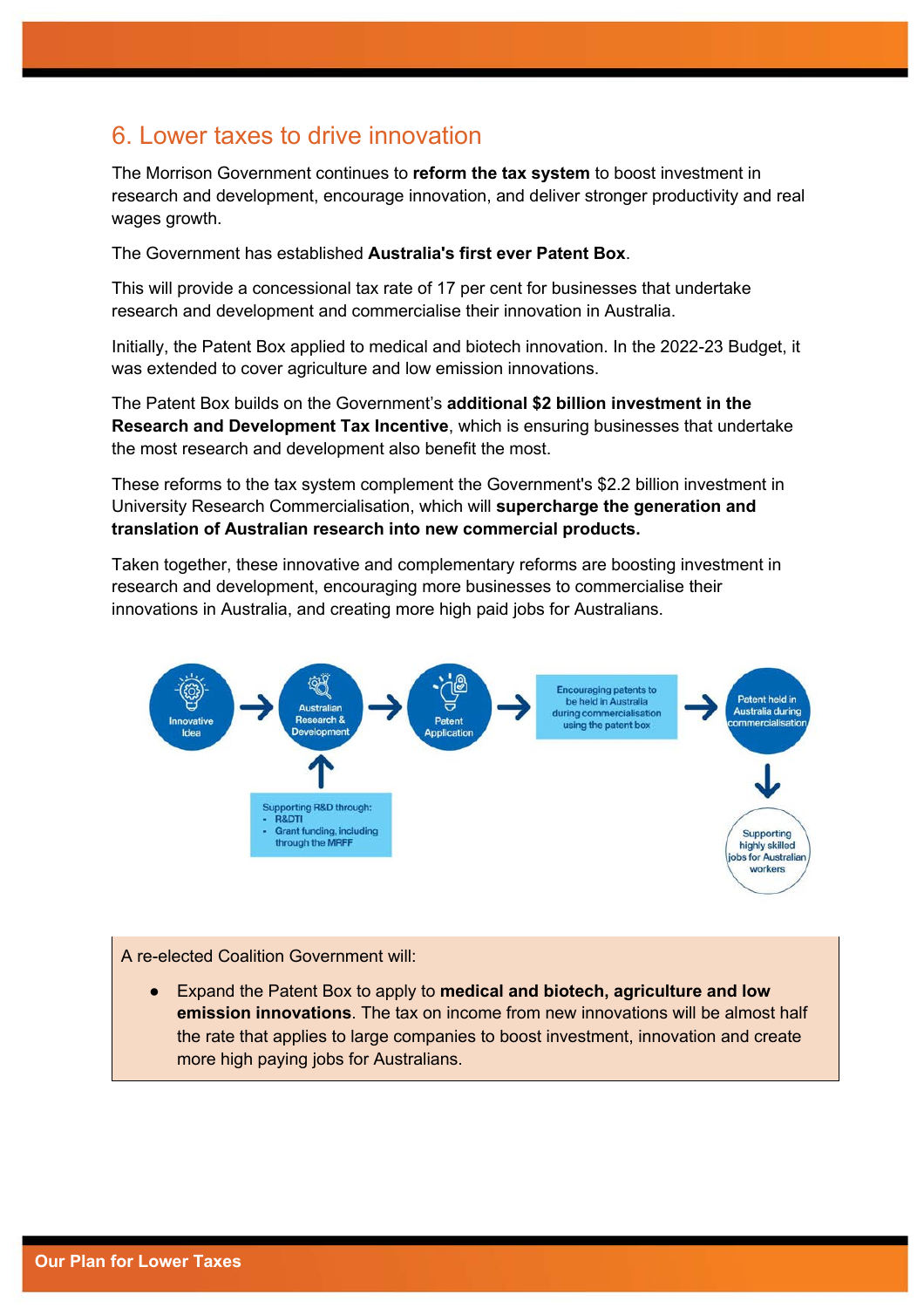### 7. Ensure multinationals pay their fair share

Ensuring multinationals pay their fair share of tax in Australia continues to be a key priority for the Coalition Government.

More than a dozen measures have been put in place to make multinationals pay their fair share. This includes the Multinational Anti-Avoidance Law and the Diverted Profits Tax.

Since July 2016, **the ATO has raised \$25.8 billion in additional tax from multinationals**, large companies and wealthy individuals through these rules. That's almost \$5 billion a year.

On the back of this success, in the 2022-23 Budget the Coalition extended the ATO's Tax Avoidance Taskforce by two years, which is expected to raise a further \$2.1 billion in tax.

The next phase of our reform agenda is to continue to play a leadership role and work through the G20 and OECD **to establish a minimum global tax of 15 per cent** and redirect some of the taxes that large multinationals pay to countries where their products or services are sold.

While Labor wants Australians to believe they will be tough on multinationals that try to avoid paying tax in Australia, the facts tell a different story:

- **Labor voted against our changes to multinational tax avoidance**, putting in jeopardy the \$25.8 billion in additional tax we've collected since July 2016.
- **Labor voted to delay GST applying to foreign multinationals** for low value goods they ship to Australia by an entire year when they were in opposition in 2017.
- **Labor introduced the mining tax** when they were last in office which raised no revenue but damaged business confidence and our international reputation.

- **Extend the ATO Tax Avoidance Taskforce** by two years, which is expected to raise a further \$2.1 billion in tax from multinationals, large groups and trusts.
- Continue to play a leadership role **to implement a minimum global tax of 15 per cent** and redirect some of the taxes that large multinationals pay to countries where their products or services are sold.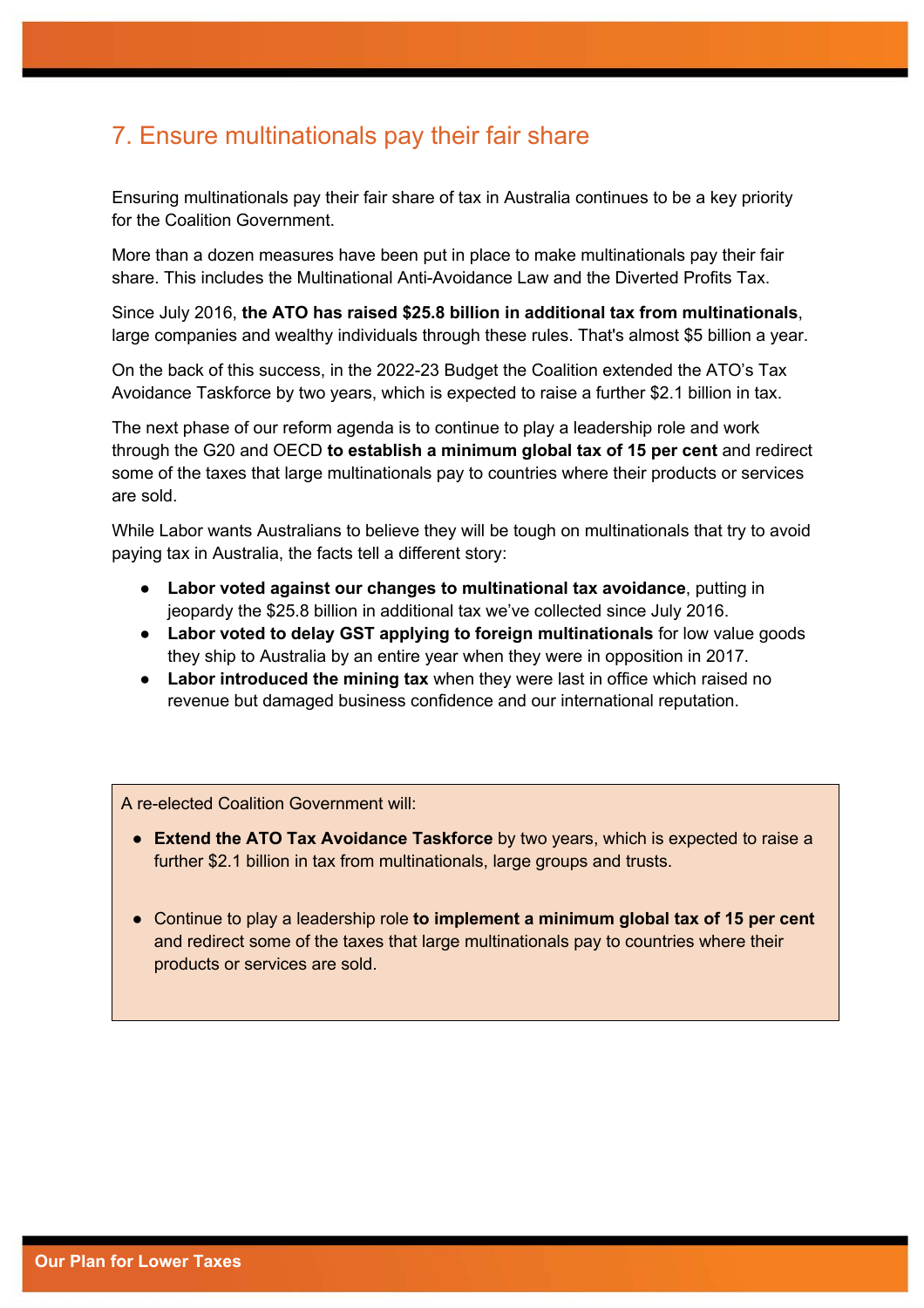# **Our Record**

When the Morrison Government was re-elected in 2019 **we made a commitment to reduce taxes for Australians and small businesses – and we delivered.**

The Coalition has legislated **more than \$320 billion in tax cuts for hard-working Australians.**

Around **\$40 billion in tax cuts** has flowed to more than 11 million Australians since the start of the pandemic.

Over the next four years, **more than \$100 billion in permanent tax cuts** will help Australians manage cost of living pressures, encourage higher labour force participation and deliver a stronger economy.

The next stage of our personal income tax plan will **eliminate an entire tax bracket from 1 July 2024** – ensuring 95 per cent of taxpayers face a marginal tax rate of 30 per cent or less.

We have also cut the **small business tax rate to 25 per cent**, the lowest in over 50 years.

The Morrison Government's two new bonus tax deductions encourage small businesses to go digital and upskill their staff, delivering an **additional \$1.6 billion in tax relief**.

We are also reducing red tape for small business by using technology to streamline the tax system, so businesses can focus on what they do best.

And the **expanded Instant Asset Write Off**, now available until 30 June 2023, will support record levels of investment.

We have invested a further **\$2 billion in the R&D Tax Incentive**, and established a Patent Box for medical, biotech, low emission and agriculture innovations.

These tax reforms will continue to boost investment and R&D, and lead to more innovations commercialised in Australia, which is critical to higher productivity and real wages.

**Lower taxes are at the heart of the Morrison Government's economic plan.**

**Lower taxes will continue to deliver a stronger economy, a stronger budget and a stronger future.**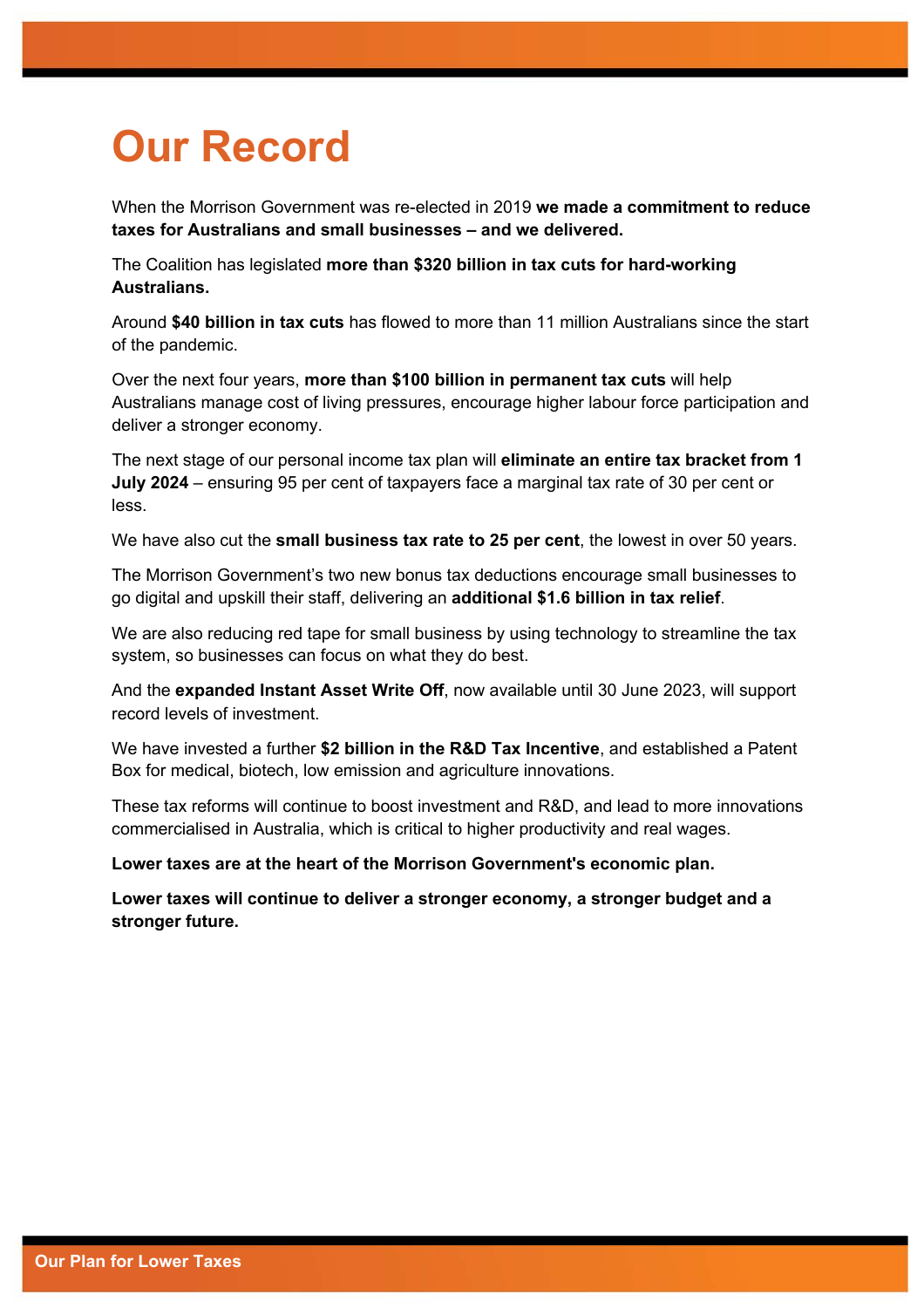# **The Risk of Labor**

There is a clear choice at this election.

A choice between the **Coalition Government that is delivering lower taxes** or the **Labor Party that would increase taxes, weaken our economy and put jobs in jeopardy.** 

#### **Labor believes in higher taxes.**

Labor sees the tax system as a blank cheque to fund excessive spending, which ends up weakening the economy and costing jobs.

Their track record speaks for itself.

When Labor was last in office they imposed higher taxes on hard-working Australians, higher taxes on superannuation **– and a carbon tax which doubled the price of electricity faced by Australians.**

**Labor took \$387 billion in higher taxes to the 2019 election**.

**Labor leader Albanese argued for higher taxes on retirees, housing, families and inheritances.**

**Senior Labor figures,** including their **would-be treasurer Jim Chalmers**, have said **they are "proud" of Labor's higher taxes.** They've called personal income tax cuts **"offensive" and "handouts."** 

On major policy issues – like JobKeeper, **taxes**, mining and energy – Albanese flip-flops.

#### **Albanese would be too weak to stand up to the Greens or the unions.**

The ACTU continues to call for death duties, higher taxes on retirees and superannuation and a carbon tax. In the ACTU's 2021 Policy document, "A Fair Share - Tax and Revenue" they:

" … recognise the need to consider tax policy areas in detail, including … **wealth and inheritance tax, the taxation treatment of dividend imputation and franking credits**, and measures to fund public infrastructures land tax and **carbon pricing**." (ACTU, A Fair Share - Tax and Revenue, 2021, p9)

Albanese also called for **death duties** in a November 2003 speech. When as shadow employment minister he said Australia was **"one of the few countries in the OECD" without death duties and as "a society we need to get our priorities back in balance."**  (Albanese "A Fine Balance: Restoring Social Entitlements" 7 November 2003).

Albanese has publicly called for a **\$57 billion retirees tax, a \$31 billion housing tax, and \$34 billion in higher taxes on superannuation,** and described the Coalition's tax cuts for hard-working Australians as **"tax cuts for the top end of town"** and **"unfair tax cuts."**  (Albanese "Liberals Will Cut Infrastructure Investment To Pay For Secret Tax Cuts" 16 April 2016).

Labor can't commit to a speed limit on taxes.

Labor can't say how they'll pay for their promises.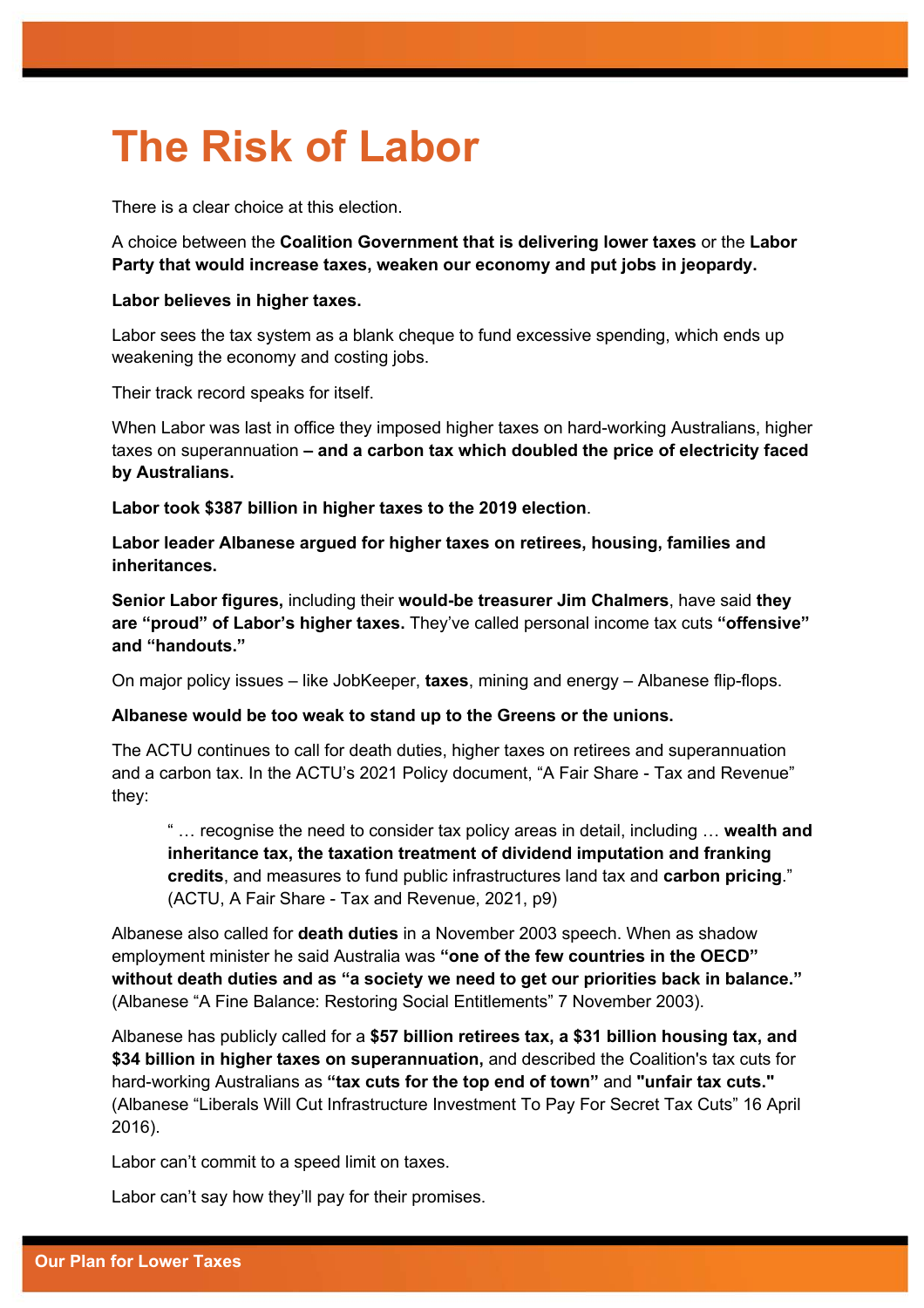Labor believes a tax cap "does not fulfil any useful economic purpose."

#### And **they can't manage money.**

#### That means **larger deficits and higher taxes.**

Albanese has never held a financial portfolio.

He's never delivered a budget.

**In uncertain times, Australia can't risk Labor.**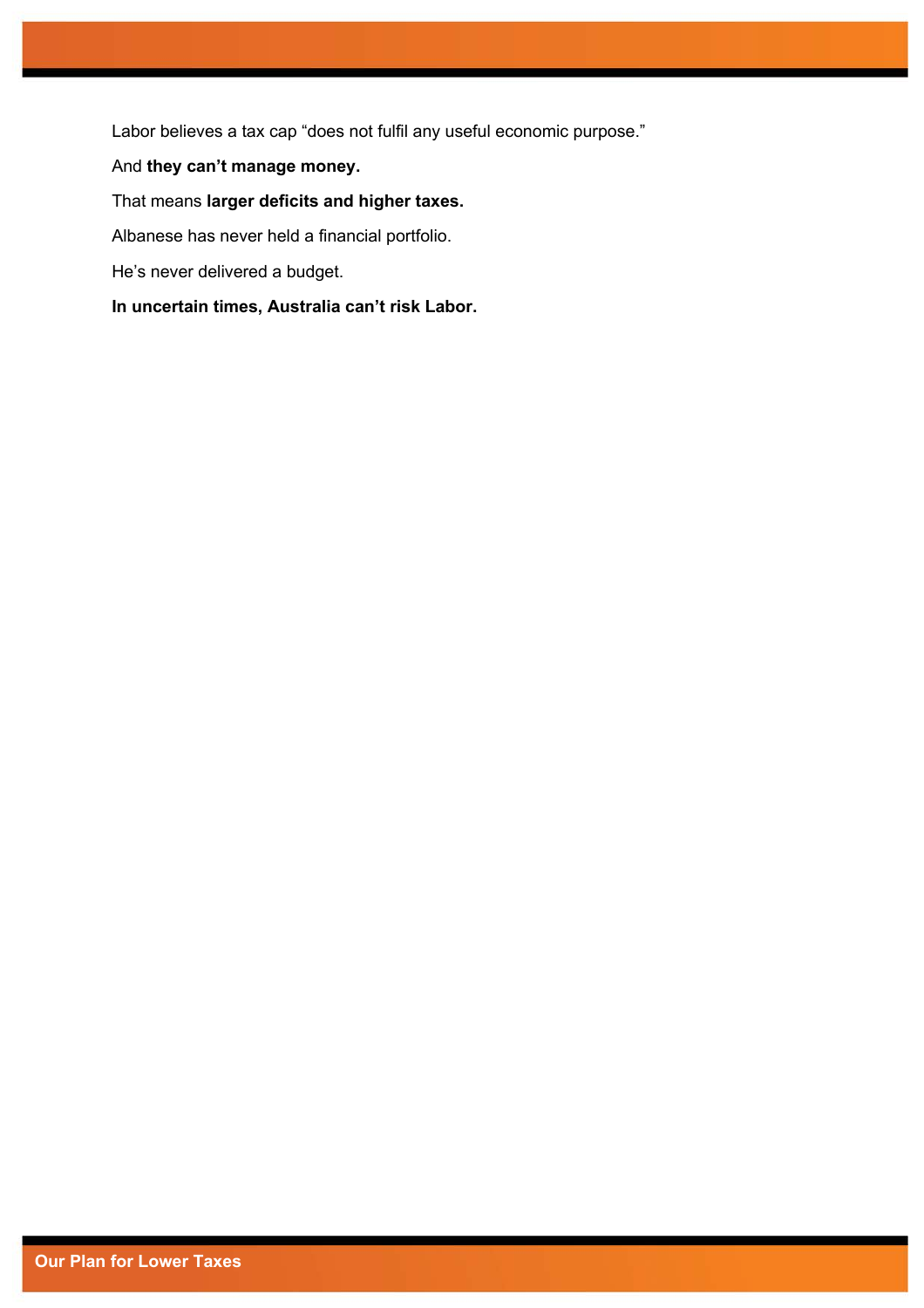| <b>COALITION</b>                                                              | <b>LABOR</b>                                                                                                                           |  |
|-------------------------------------------------------------------------------|----------------------------------------------------------------------------------------------------------------------------------------|--|
| Tax cap                                                                       | Tax cap                                                                                                                                |  |
| 23.9 per cent of GDP                                                          | Uncapped                                                                                                                               |  |
| Income tax on \$60,000 income                                                 | Income tax on \$60,000 income                                                                                                          |  |
| \$8,476 (2021-22)                                                             | \$11,047 (2013-14)                                                                                                                     |  |
| Income tax on \$90,000 income                                                 | Income tax on \$90,000 income                                                                                                          |  |
| \$18,217 (2021-22)                                                            | $$21,247(2013-14)$                                                                                                                     |  |
| <b>Small business tax rate</b>                                                | <b>Small business tax rate</b>                                                                                                         |  |
| 25 per cent (2021-22)                                                         | 30 per cent (2013-14)                                                                                                                  |  |
| <b>Announced tax measures</b>                                                 | <b>Announced tax measures</b>                                                                                                          |  |
| \$320 billion in tax cuts for households                                      | When last in office Labor imposed higher                                                                                               |  |
| Eliminate an entire tax bracket                                               | taxes, including                                                                                                                       |  |
| 95% of workers face a marginal tax rate<br>of 30% or less                     | Carbon tax<br><b>Mining tax</b>                                                                                                        |  |
|                                                                               | Higher taxes on Australian workers                                                                                                     |  |
| \$21 billion in tax cuts for small business                                   |                                                                                                                                        |  |
| 25% small business tax rate                                                   | At the 2019 election Labor wanted to impose<br>\$387 billion in higher taxes, including<br>\$230 billion of higher taxes on Australian |  |
| Small business tax incentives worth \$1.6<br>billion over the next four years |                                                                                                                                        |  |
|                                                                               | workers<br>\$57 billion Retirees tax                                                                                                   |  |
| \$50 billion in tax relief through business<br>investment incentives          | \$34 billion Superannuation taxes<br>\$31 billion Housing tax<br>$\bullet$<br>\$27 billion Small family business tax                   |  |
| Expanded Instant Asset Write Off to 30                                        |                                                                                                                                        |  |
| June 2023.                                                                    |                                                                                                                                        |  |
|                                                                               | Now Jim Chalmers said he wants to "maintain                                                                                            |  |
|                                                                               | flexibility" and Albanese said Labor will make<br>"tax adjustments" all in a Budget they plan to                                       |  |
|                                                                               | hand down after the election.                                                                                                          |  |
| <b>Multinational tax</b>                                                      | <b>Multinational tax</b>                                                                                                               |  |
| More than a dozen measures to tackle<br>multinational tax avoidance.          | Labor voted against our changes to                                                                                                     |  |
|                                                                               | multinational tax avoidance, putting in<br>jeopardy the \$25.8 billion in additional tax                                               |  |
|                                                                               | we've collected.                                                                                                                       |  |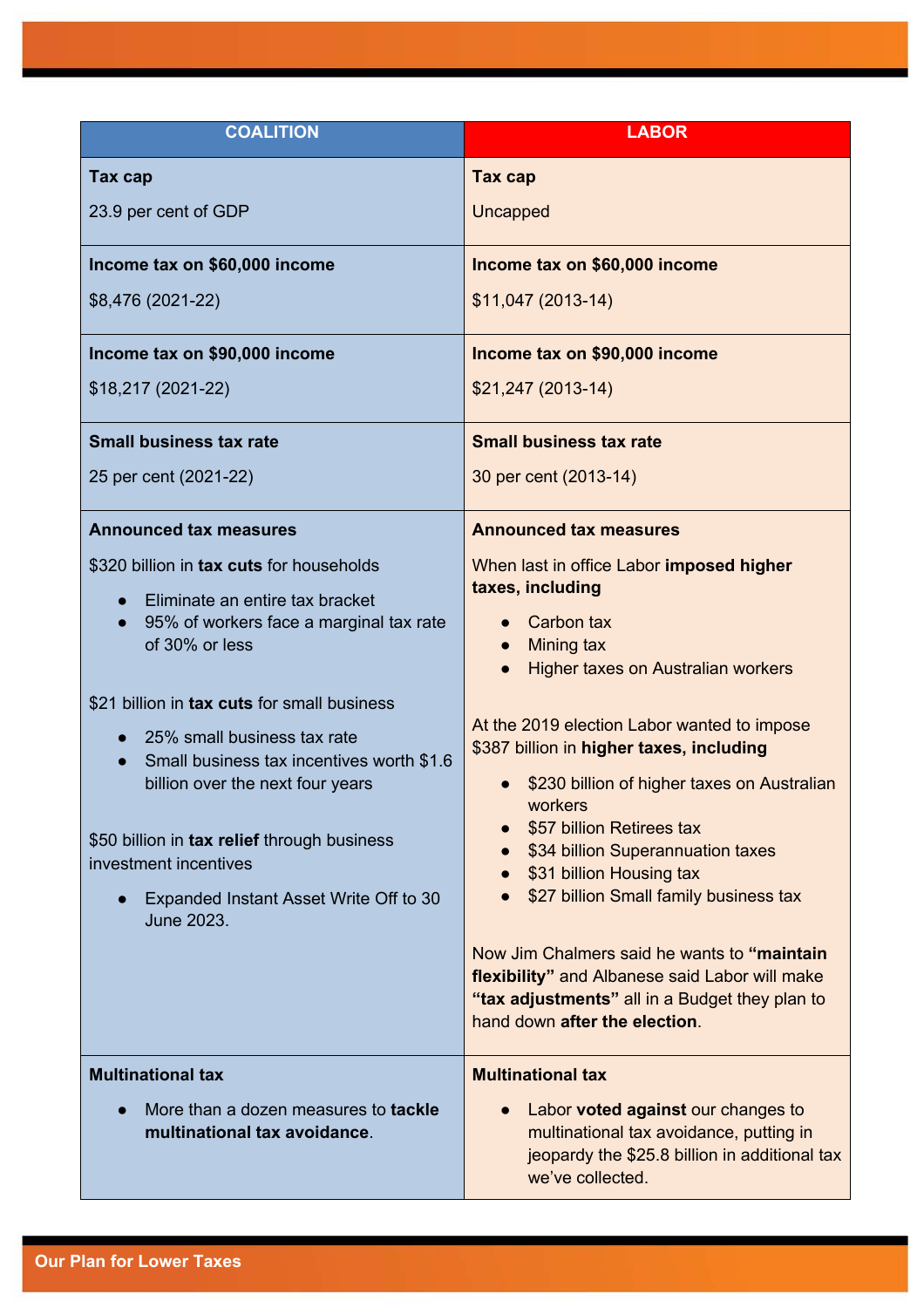- **\$25.8 billion in additional tax** on the back of these measures - that's almost \$5 billion a year.
- **Extended the ATO Tax Avoidance Taskforce** in the 2022-23 Budget, which is expected to raise a further \$2.1 billion in tax.
- Labor **voted to delay** GST applying to foreign multinationals for low value goods they ship to Australia.
- Labor introduced the **mining tax** which raised no revenue but damaged business confidence and our international reputation.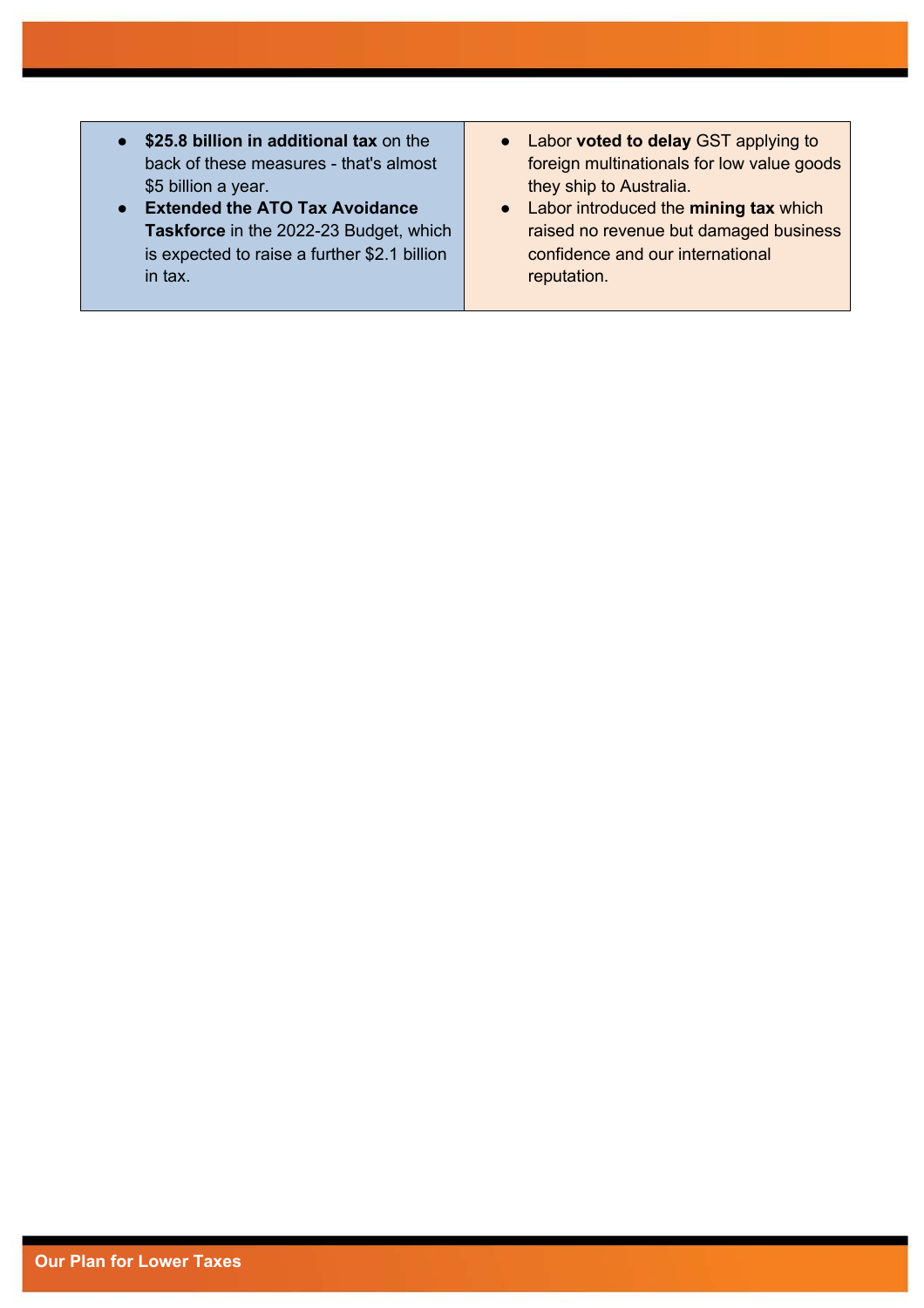# **Cost**

Funding for the Coalition's Plan for Lower Taxes is already provided for within budget estimates.